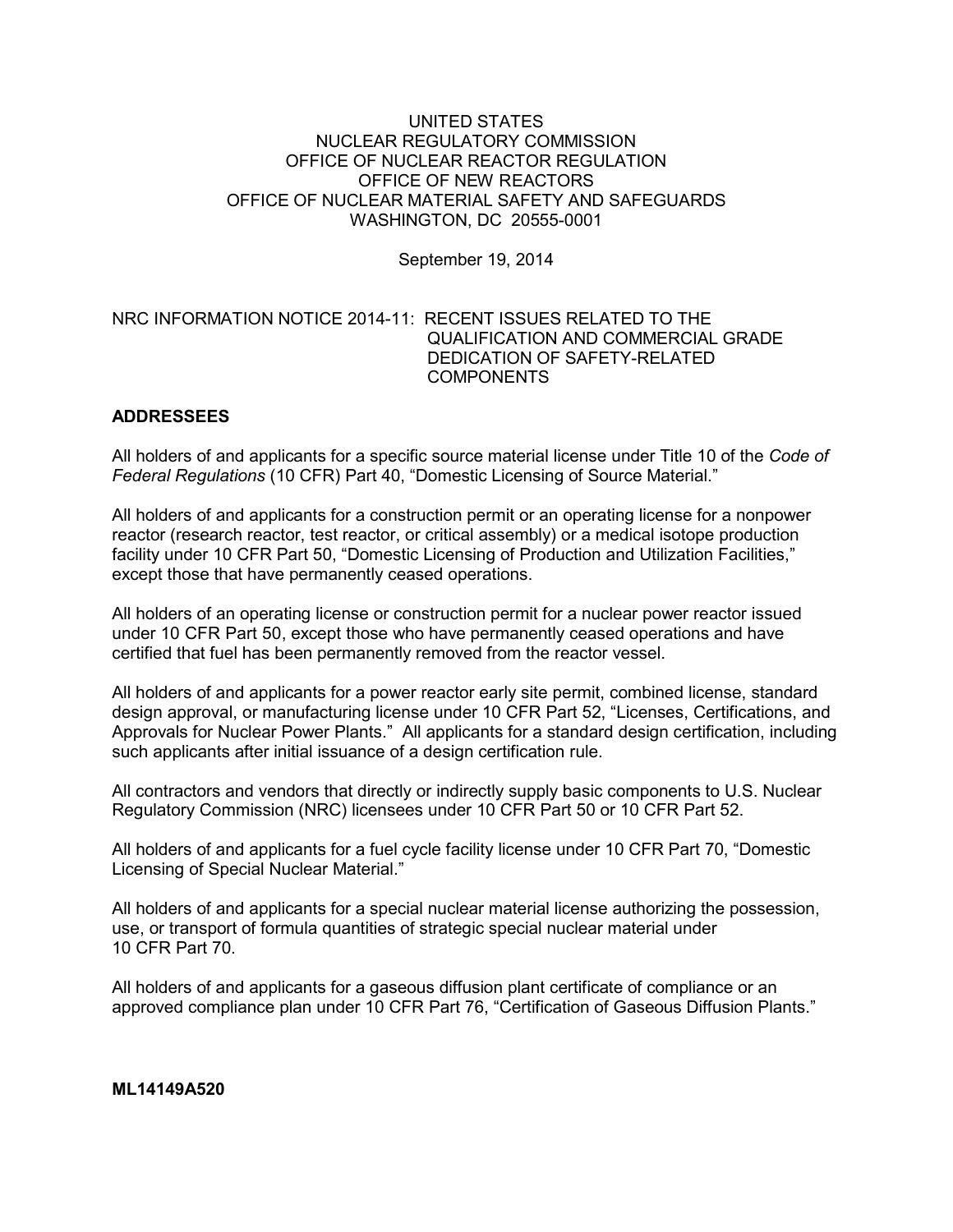## **PURPOSE**

The NRC is issuing this information notice (IN) to inform addressees of issues identified during NRC vendor inspections with the qualification<sup>[1](#page-1-0)</sup> and commercial grade dedication of safety-related replacement components. The NRC expects that recipients will review the information for applicability to their facilities and consider actions, as appropriate, to avoid similar problems. The NRC acknowledges that many nonreactor facilities (such as those licensed or certified under 10 CFR Parts 40, 70, or 76) have quality assurance requirements and terminology that may differ from those applicable to nuclear power plants<sup>[2](#page-1-1)</sup>. These licensees should review the content of the IN for awareness and consider the applicability of the circumstances described in the IN to ensure the availability and reliability of components that are relied upon for the safe operation of nonreactor facilities. Suggestions contained in this IN are not NRC requirements; therefore, no specific action or written response is required.

# **BACKGROUND**

Criterion III, "Design Control," of Appendix B of 10 CFR Part 50, "Quality Assurance Criteria for Nuclear Power Plants and Fuel Reprocessing Plants," requires that measures be established for the selection of parts and equipment essential to the safety-related functions of structures, systems, and components. Criterion III also requires that measures be established for verifying the adequacy of the design, such as by the performance of design reviews, by the use of alternate or simplified calculation methods, or by the performance of a suitable testing program. Vendors and contractors that supply safety-related components to licensees adhere to this requirement, when imposed on them by NRC licensees.

The NRC also has more specific requirements related to the qualification of certain classes of safety-related equipment. Vendors and contractors that supply safety-related components to licensees adhere to these requirements, when imposed on them by NRC licensees. These requirements include, but are not limited to:

- 10 CFR 50.49, "Environmental Qualification of Electric Equipment Important to Safety for Nuclear Power Plants," which states that each item of electric equipment important to safety must be qualified by one of the following methods:
	- (1) Testing an identical item of equipment under identical

<span id="page-1-0"></span> $1 - 1$  Qualification, as used in this notice, includes all testing and analysis required by NRC regulations as necessary to demonstrate that equipment and components can be relied upon to perform their intended safety function under all design basis conditions. Equipment qualification includes testing and analysis in areas such as functional, environmental, seismic, and radio electromagnetic/frequency interference (EMI/RFI).

<span id="page-1-1"></span><sup>&</sup>lt;sup>2</sup> With regard to facilities licensed or certified under 10 CFR Parts 40, 70, or 76, (1) Appendix B to 10 CFR Part 50 applies only to facilities that engage in plutonium processing and fuel fabrication under 10 CFR Part 70, and (2) terms such as "items relied on for safety" are used in lieu of "safety-related."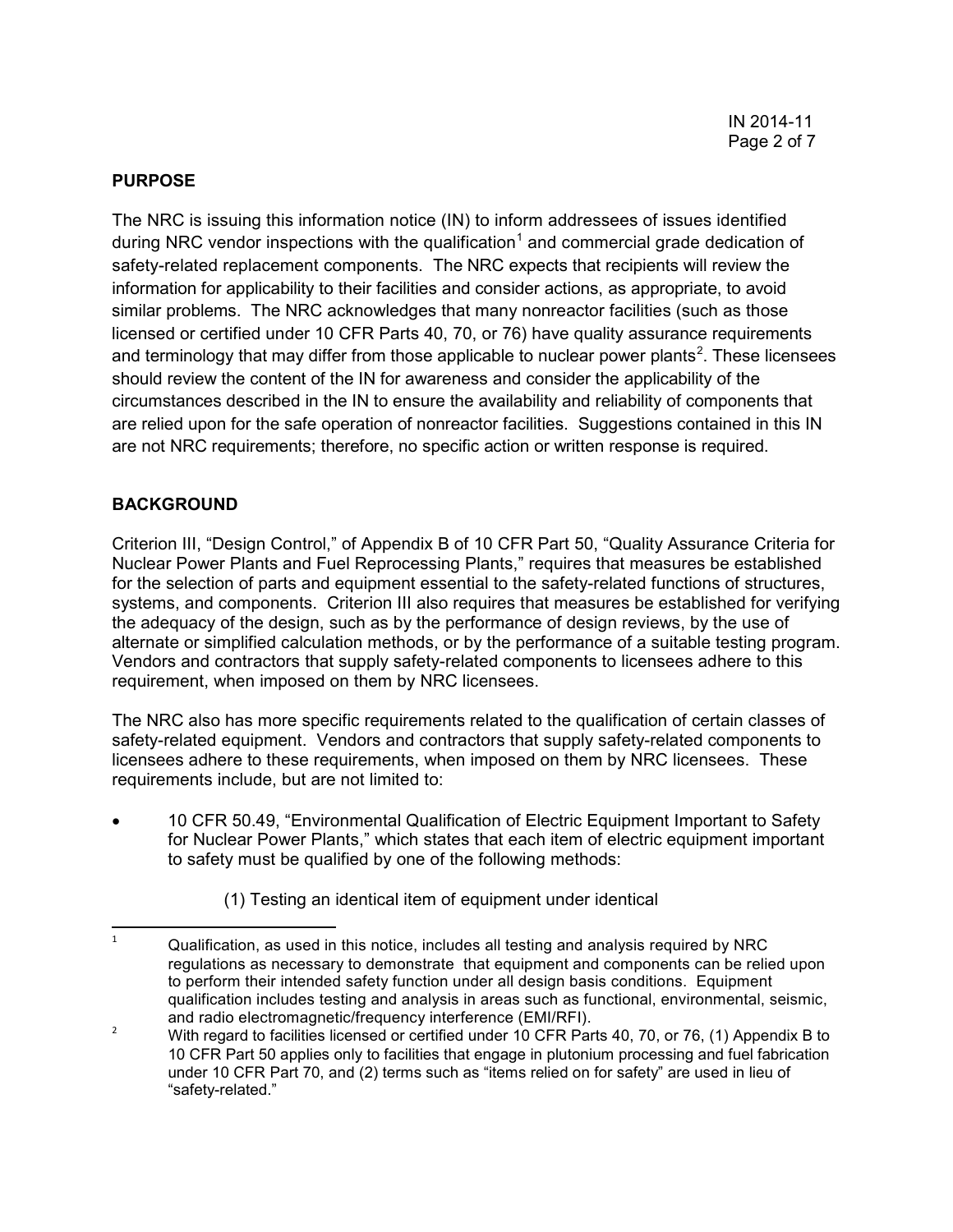conditions or under similar conditions with a supporting analysis to show that the equipment to be qualified is acceptable.

(2) Testing a similar item of equipment with a supporting analysis to show that the equipment to be qualified is acceptable.

(3) Experience with identical or similar equipment under similar conditions with a supporting analysis to show that the equipment to be qualified is acceptable.

(4) Analysis in combination with partial type test data that supports the analytical assumptions and conclusions.

- Appendix A to 10 CFR Part 50, "General Design Criteria for Nuclear Power Plants," General Design Criterion 2, "Design Bases for Protection Against Natural Phenomena," which states in part, "Structures, systems, and components important to safety shall be designed to withstand the effects of natural phenomena such as earthquakes, tornadoes, hurricanes, floods, tsunami, and seiches without loss of capability to perform their safety functions."
- Appendix A to 10 CFR Part 100, "Seismic and Geologic Siting Criteria for Nuclear Power Plants," Paragraph VI, "Application to Engineering Design", which states in part:

The engineering method used to insure that the required safety functions are maintained during and after the vibratory ground motion associated with the Safe Shutdown Earthquake shall involve the use of either a suitable dynamic analysis or a suitable qualification test to demonstrate that structures, systems, and components can withstand the seismic and other concurrent loads, except where it can be demonstrated that the use of an equivalent static load method provides adequate conservatism.

Industry standards that apply to the design and qualification of safety-related equipment include:

- ASME Standard QME-1-2007, "Qualification of Active Mechanical Equipment Used in Nuclear Power Plants."
- Electrical Power Research Institute, "Critical Characteristics for Acceptance of Seismically Sensitive Items (CCASSI)," Product ID TR-112579, dated March 19, 2007.
- Institute of Electrical and Electronics Engineers (IEEE) Std. 323-1974, "IEEE Standard for Qualifying Class IE Equipment for Nuclear Power Generating Stations."
- IEEE Std. 344-1975, "IEEE Recommended Practices for Seismic Qualification of Class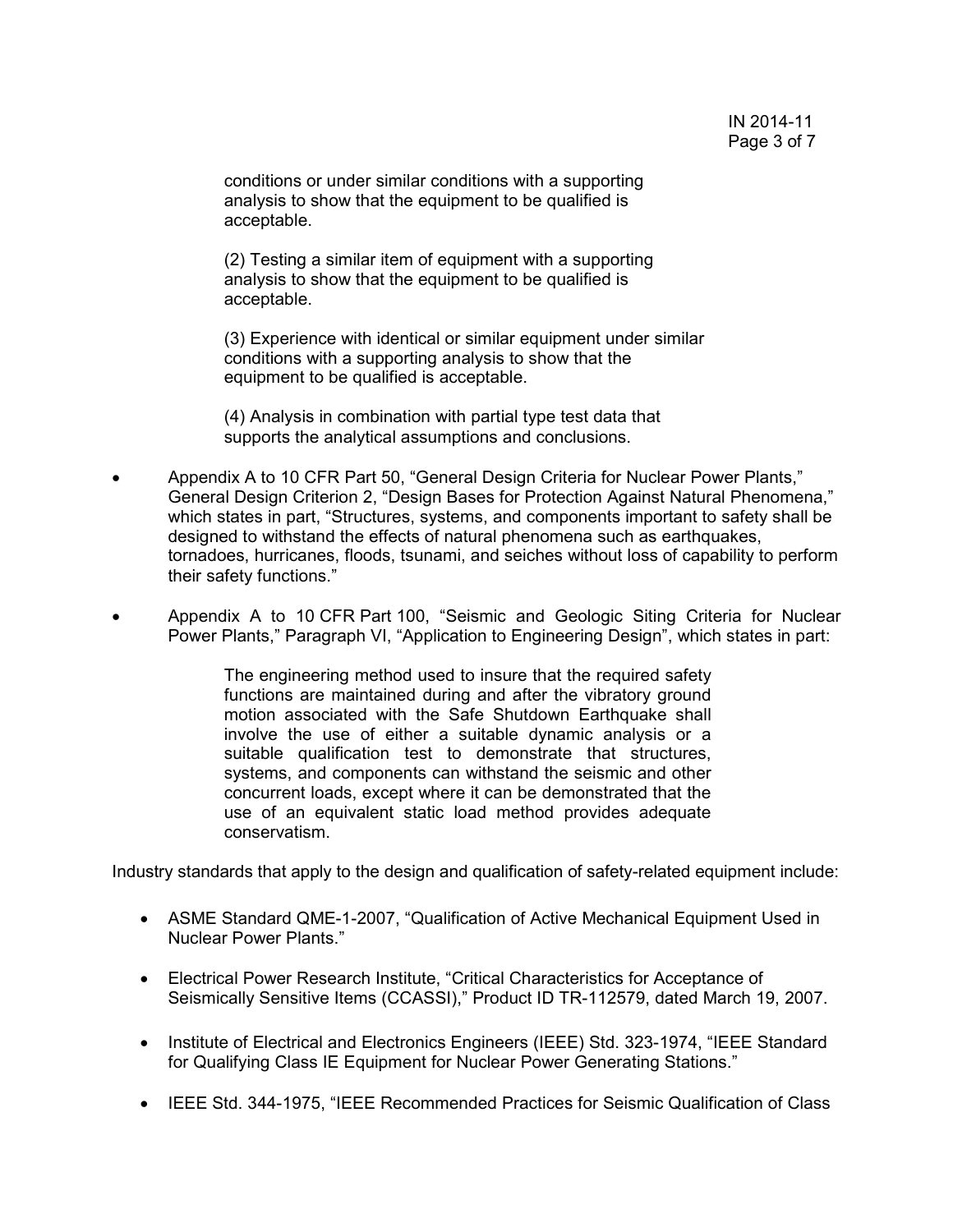1E Equipment for Nuclear Power Generating Stations."

NRC guidance documents that apply to the design and qualification of safety-related equipment include:

- IN 2014-04, "Potential for Teflon<sup>®</sup> Material Degradation in Containment Penetrations, Mechanical Seals and Other Components."
- Regulatory Guide (RG) 1.29, "Seismic Design Classification," dated March 2007.
- RG 1.89, "Environmental Qualification of Certain Electric Equipment Important to Safety for Nuclear Power Plants," dated June 1984.
- RG 1.100, "Seismic Qualification of Electrical and Active Mechanical Equipment and Functional Qualification of Active Mechanical Equipment for Nuclear Power Plants," dated September 2009.
- RG 1.180, "Guidelines for Evaluating Electromagnetic and Radio-Frequency Interference in Safety-Related Instrumentation and Control Systems," dated October 2003.
- RG 1.209, "Guidelines for Environmental Qualification of Safety-Related Computer-Based Instrumentation and Control Systems in Nuclear Power Plants," dated March 2007.

To ensure compliance with the above regulations, industry standards, and regulatory guidance, licensees require that their vendors and contractors provide reasonable assurance that the supplied safety-related equipment meets system performance requirements. To accomplish these objectives, vendors perform testing and analyses that form the basis for the equipment qualification.

# **DESCRIPTION OF CIRCUMSTANCES**

During recent vendor inspections, the NRC identified deficiencies in certain aspects of vendors' qualification and commercial grade dedication programs. The following examples associated with the qualification and dedication of safety-related equipment were identified during recent NRC vendor inspections. In response to the NRC-identified issues, the vendors entered the issues into their corrective action programs $3$  and took appropriate corrective measures.

1. On June 8, 2012, an NRC vendor inspection identified that Nuclear Logistics, Inc. had not established sufficient design controls for EMI/RFI qualification testing of safety-related pressure and flow transmitters. Additional information appears in NRC

<span id="page-3-0"></span> $3 \text{ m}$  The details regarding the identified issues and the associated vendor responses can be found on the NRC's public Web site at [http://www.nrc.gov/reactors/new-reactors/oversight/quality](http://www.nrc.gov/reactors/new-reactors/oversight/quality-assurance/vendor-insp/insp-reports.html)[assurance/vendor-insp/insp-reports.html.](http://www.nrc.gov/reactors/new-reactors/oversight/quality-assurance/vendor-insp/insp-reports.html)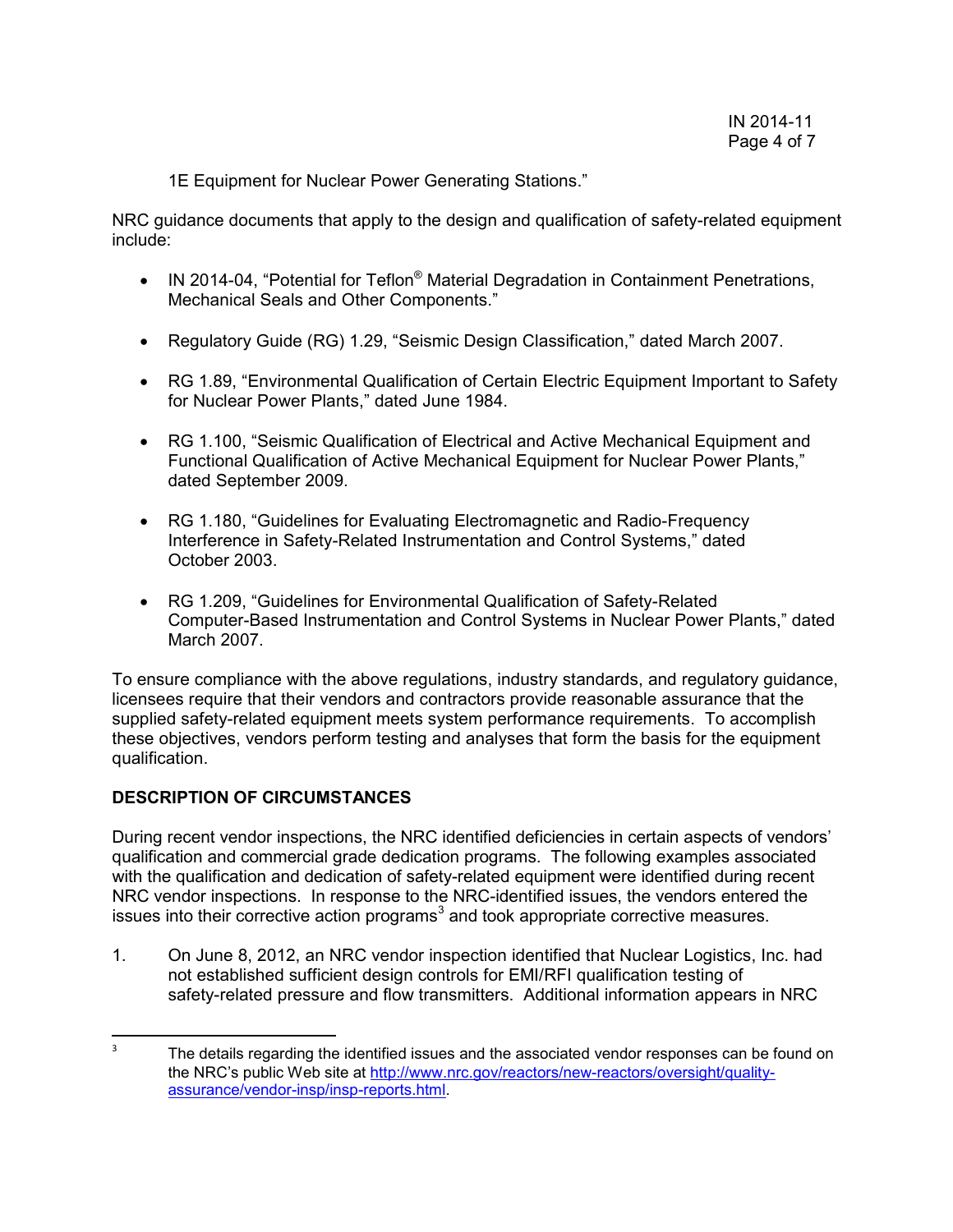Vendor Inspection Report 99901298/2012-201, dated July 3, 2012, on the NRC's public Web site in the Agencywide Documents Access and Management System (ADAMS) under Accession No. ML12179A375.

- 2. On May 18, 2012, an NRC vendor inspection identified that Kinectrics had not taken sufficient actions to verify the applicability of previous testing to their supply of circuit breakers to be used in safety-related applications. Additional information appears in NRC Vendor Inspection Report 9901415/2012-201, dated July 2, 2012, on the NRC's public Web site in ADAMS under Accession No. ML12179A413.
- 3. On March 7, 2013, an NRC vendor inspection identified that Scientech, a subsidiary of the Curtiss-Wright Flow Control Company, had not taken sufficient actions to verify that previous seismic qualification testing remained valid for production modules that contained seismically sensitive relays for use in safety-related applications. Additional information appears in NRC Vendor Inspection Report 99901320/2013-201, dated April 5, 2013, on the NRC's public Web site in ADAMS under Accession No. ML13093A071.
- 4. On March 21, 2013, an NRC inspection identified that Meggitt Safety Systems, Inc. had not established sufficient design control parameters for the electrical testing of relays. Additional information appears in NRC Vendor Inspection Report 99901421/2013-201, dated May 7, 2013, on the NRC's public Web site in ADAMS under Accession No. ML13119A278.
- 5. On August 23, 2013, an NRC inspection identified that Argo Turboserve Corporation Nuclear-NY had not established appropriate measures for controlling material changes for environmentally qualified replicate interface boxes. Additional information appears in NRC Vendor Inspection Report 99901429/2013-201, dated October 7, 2013, on the NRC's public Web site in ADAMS under Accession No. ML13267A284.

# **DISCUSSION**

This IN provides examples where vendors had not implemented sufficient controls to verify that safety-related equipment supplied for use in nuclear power plants was qualified to meet its design requirements. In these examples, the vendors were unable to provide reasonable assurance that the supplied equipment would operate on demand and would meet its performance requirements for the designed life of the components and under the full range of operating conditions, up to and including design-basis accident conditions.

During recent inspections, the NRC identified issues with the implementation of processes used by vendors to qualify components to perform their safety functions. The NRC had identified issues both at original equipment manufacturers (OEMs) and at non-OEM or thirdparty suppliers. In some examples, the NRC staff identified issues associated with the applicability of the past qualification testing to the recently supplied components.

With regard to components supplied by OEMs, the NRC identified instances where the OEM had not maintained sufficient design controls for the specific components, as necessary to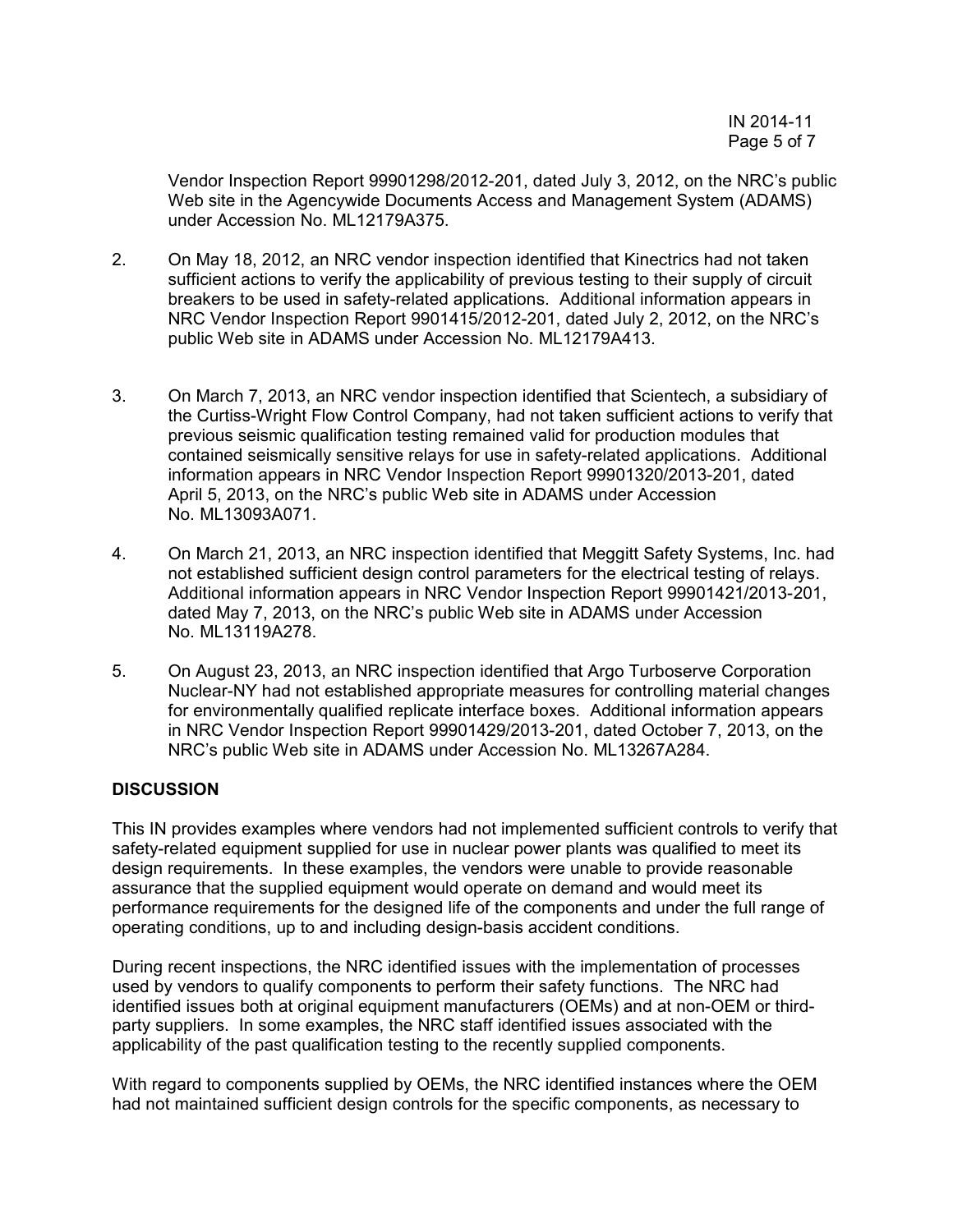establish the validity of past qualification testing to the components currently being supplied. This includes controls to evaluate changes to the material, design, or manufacturing of applicable components.

For replacement components no longer available from an OEM, non-OEM suppliers often procure components as commercial grade items (CGIs) and then dedicate the components to perform their intended safety functions as part of a commercial grade dedication (CGD) process<sup>[4](#page-5-0)</sup>. The dedication process includes verification of the component's critical characteristics, including functional, environmental, seismic, and EMI/RFI capability as well as other applicable qualification requirements specific to the component's application. In some instances, the verification process credits testing or analysis that was performed previously for similar components. The NRC has identified examples where this previous qualification testing and analysis was improperly applied, as similarity between the previously tested and the currently supplied components was not established. This is of particular concern for commercial grade items, as changes made by a commercial OEM could impact the component's qualification and could go undetected.

The NRC has provided guidance for the implementation of acceptable processes for the qualification of components to perform their safety functions in various documents, as listed in the "BACKGROUND" section of this IN. For example, the NRC staff accepted ASME Standard QME-1-2007 in RG 1.100 (revision 3) for the qualification of mechanical equipment used in nuclear power plants with applicable conditions. The process described in ASME QME-1-2007 as accepted in RG 1.100 (revision 3) may be applied to mechanical equipment to be used in a nuclear power plant regardless of the equipment's origin as a safety-related component or a CGI. As discussed in this IN, inadequate implementation of the CGD process might result in

<span id="page-5-0"></span>As defined in 10 CFR 21.3:

*Dedication*. (1) When applied to nuclear power plants licensed pursuant to 10 CFR Part 30, 40, 50, 60, dedication is an acceptance process undertaken to provide reasonable assurance that a commercial grade item to be used as a basic component will perform its intended safety function and, in this respect, is deemed equivalent to an item designed and manufactured under a 10 CFR Part 50, appendix B, quality assurance program. This assurance is achieved by identifying the critical characteristics of the item and verifying their acceptability by inspections, tests, or analyses performed by the purchaser or third-party dedicating entity after delivery, supplemented as necessary by one or more of the following: commercial grade surveys; product inspections or witness at holdpoints at the manufacturer's facility, and analysis of historical records for acceptable performance. In all cases, the dedication process must be conducted in accordance with the applicable provisions of 10 CFR Part 50, appendix B. The process is considered complete when the item is designated for use as a basic component.

(2) When applied to facilities and activities licensed pursuant to 10 CFR Parts 30, 40, 50 (other than nuclear power plants), 60, 61, 63, 70, 71, or 72, dedication occurs after receipt when that item is designated for use as a basic component.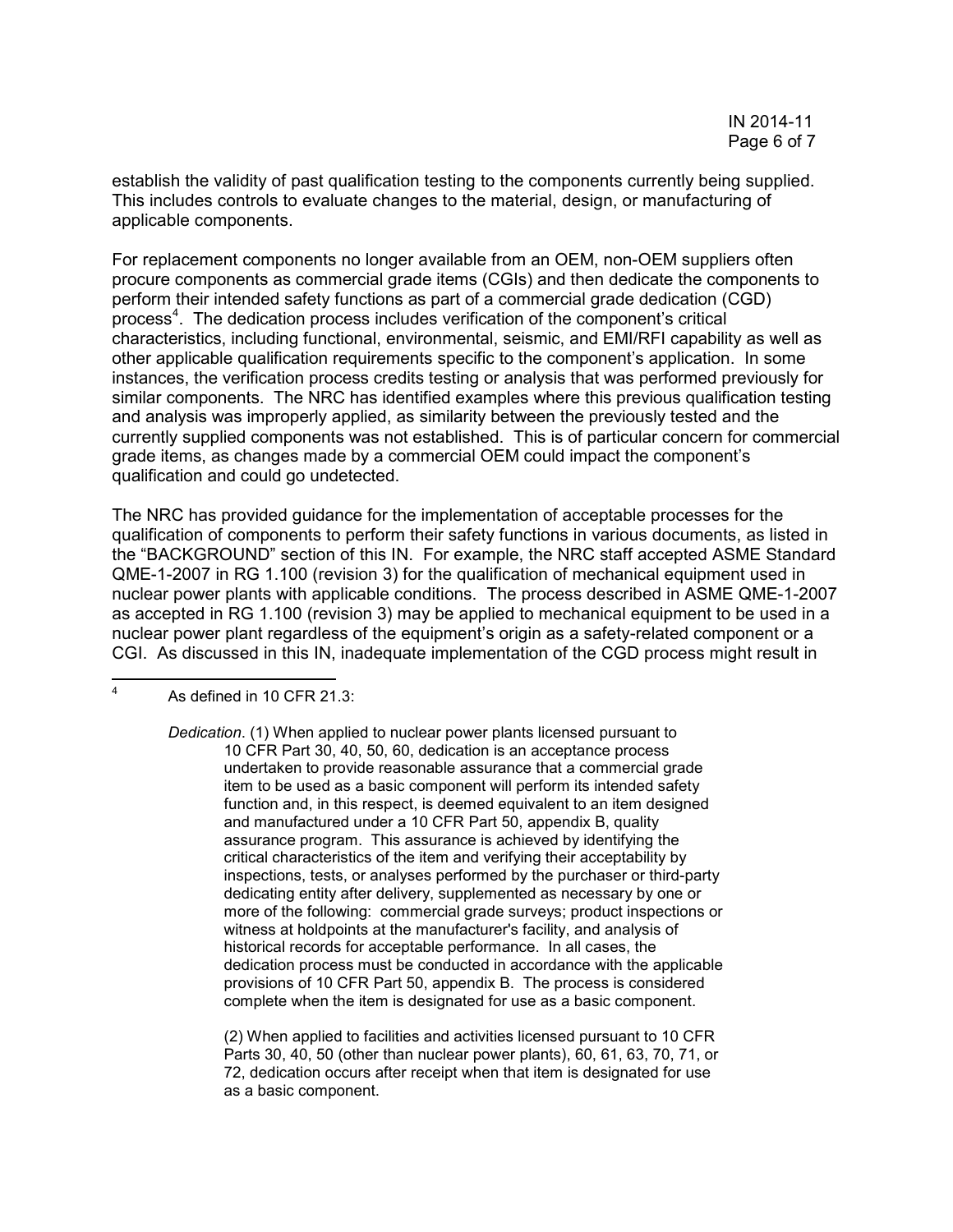CGIs not being properly qualified to perform their safety functions. Particular attention to this potential concern is necessary when an item will be qualified by an entity other than the OEM where potential changes to the component design might impact its qualification. Therefore, care must be taken to ensure that replacement components are qualified to perform their safety functions prior to installation in a nuclear power plant.

The references mentioned in the background section of this IN could assist vendors and contractors with the development and selection of important critical characteristics on qualification testing.

The NRC expects that recipients will review the information, links, and references provided in this IN for applicability and consider actions, as appropriate, for their facilities to avoid similar problems. However, no specific action or written response to the NRC is required for this IN.

## **CONTACT**

This IN requires no specific action or written response. Please direct any questions about this matter to the technical contact listed below.

*/RA/ A. Valentin for /RA/ M. Khanna for*

Michael C. Cheok, Director **Lawrence E. Kokajko, Director** Division of Construction Inspection Division of Policy and Rulemaking Office of New Reactors

and Operational Programs Office of Nuclear Reactor Regulation

# */RA/*

Marissa G. Bailey, Director Division of Fuel Cycle Safety and Safeguards Office of Nuclear Material Safety and Safeguards

> Technical Contact: Annie Ramirez, NRO 301-415-6780 E-mail: [Annie.Ramirez@nrc.gov](mailto:Annie.Ramirez@nrc.gov)

> > Jeffrey Jacobson, NRO 301-415-2977 E-mail: [Jeffrey.Jacobson@nrc.gov](mailto:Jeffrey.Jacobson@nrc.gov)

Note: NRC generic communications may be found on the NRC's public Web site, [http://www.nrc.gov,](http://www.nrc.gov/) under NRC Library/Document Collections.